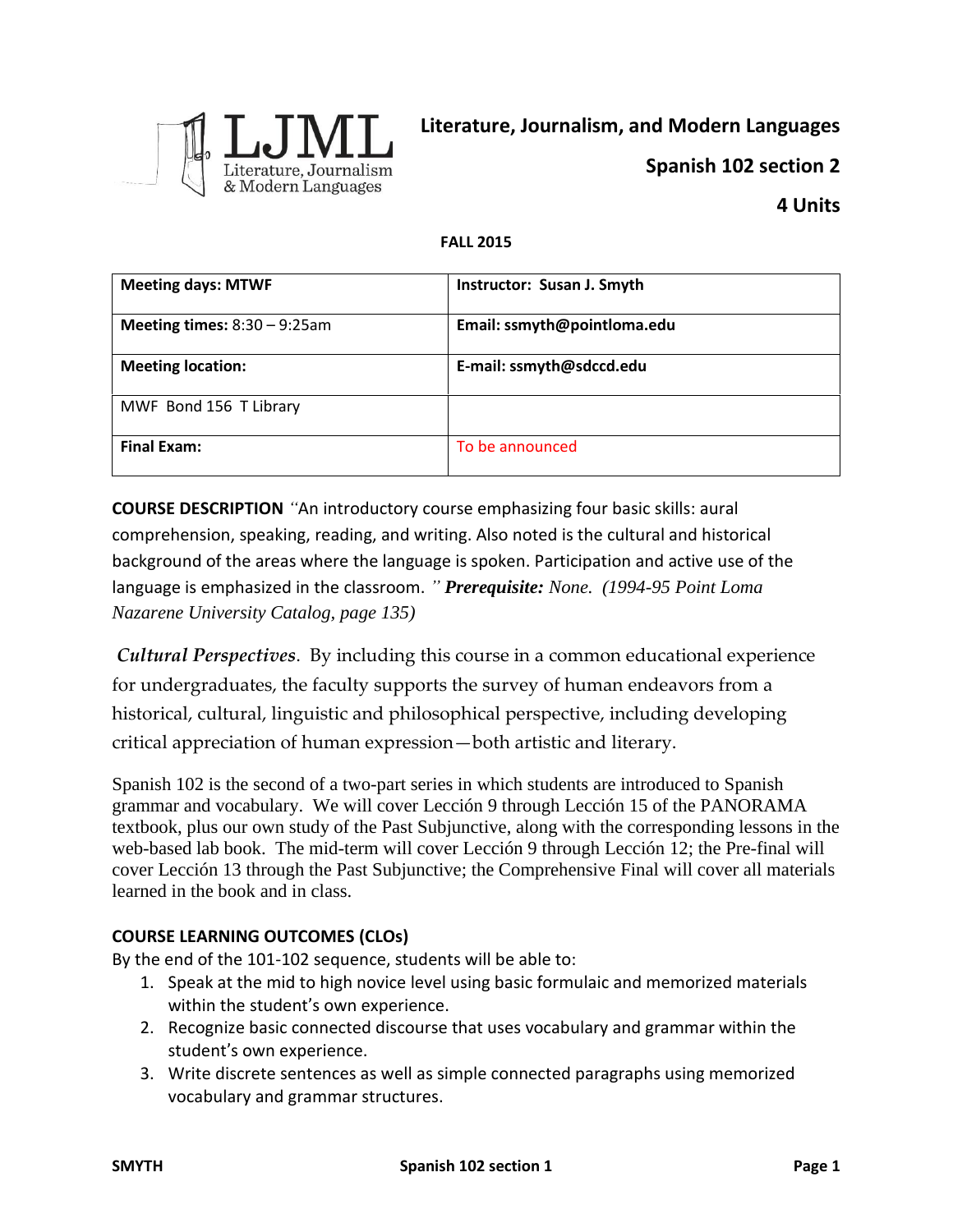- 4. Read cultural texts that employ familiar vocabulary and cognates as well as learned grammatical structures.
- 5. Demonstrate comprehension of basic cultural mores and patterns of living of the target culture(s) studied.

## **COURSE CREDIT HOUR INFORMATION**

This class meets the Carnegie Unit minimum requirement of 750 minutes of instructional time + 1500 minutes of out-of-class work per 1 unit of credit. Specific details about how the class meets these requirements are included here in the course syllabus.

## **REQUIRED TEXTS AND RECOMMENDED STUDY RESOURCES**

- 1. Panorama: Introducción a la lengua española, Blanco, Donley, et al, 4th edition
- 2. Panorama Online Lab Manual Access (Supersite)

Point Loma Nazarene University encourages the use of technology for learning, communication, and collaboration. This course requires access to computers, software programs, and the Internet. At some point during the semester you will have a problem with technology, but these problems will not normally be accepted as excuses for unfinished work. Protect yourself by doing the following: Save work often and make regular backups of files in a different location from the originals, plan ahead so that you will have time to use the on-campus computers and printers if necessary, and practice safe computing when surfing the web and checking email.

- All students are required to have a PLNU internet account and check it regularly for specific course information and official university communications.
- Email announcements carry the force of an in-class announcement.
- If you do not own a computer, there are computers accessible to you in all PLNU's computer labs. Contact PLNLU's Helpdesk for further information.
- Plagiarism laws must be observed when doing internet research.

Attendance and class participation. Regular and punctual attendance at all classes is considered essential to optimum academic achievement. If the student is absent from more than 10 percent of class meetings, the faculty member has the option of filing a written report which may result in de-enrollment. If the absences exceed 20 percent, the student may be deenrolled without notice. If the date of de-enrollment is past the last date to withdraw from a class, the student will be assigned a grade of W or WF consistent with university policy in the grading section of the catalog. See Academic Policies in the undergrad student catalog. **AFTER THE SIXTH ABSENCE YOU WILL BE DE-ENROLLED FROM THE COURSE**. Classes are small, so students automatically participate fully in the course. Therefore, this portion of the final course grade is based almost entirely on attendance. Zero or one absences will earn an A; two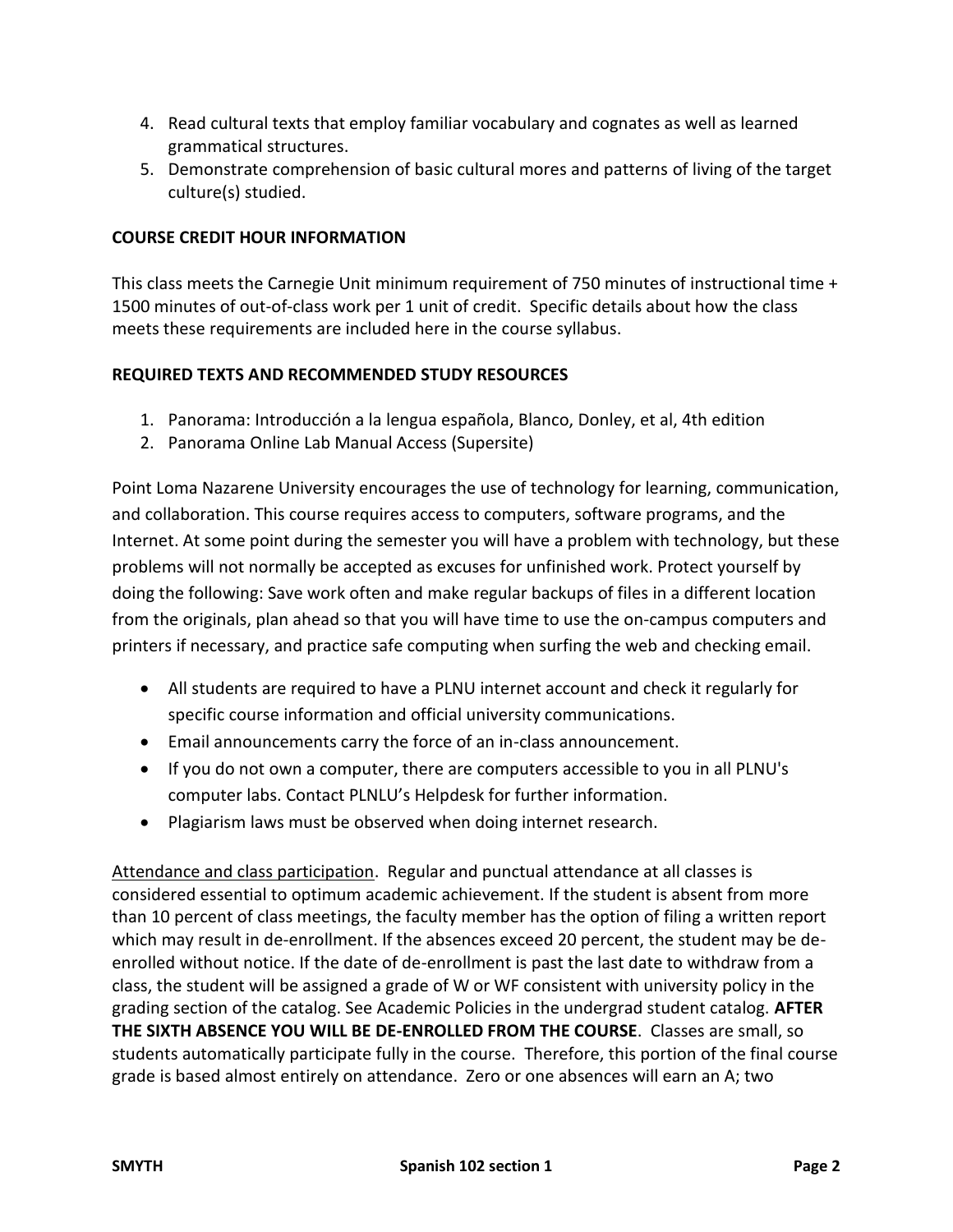absences will earn a B; three absences will earn a C; four absences will earn a D: more than four absences will earn an F.

*NOTE:* You will be responsible for maintaining your own class schedule. Should you need to drop this or any course, please remember to drop the course before the November 6 deadline for 15-week classes. If you need to drop a class, be sure to fill out and submit the official forms; simply ceasing to attend may result in a grade of F on your transcript.

**FINAL EXAMINATIONS:** Final Examinations are the culminating learning event in a course, and they are scheduled to take into account all the different courses and departments across the university. The exam schedule varies from year to year. The final examination schedule is posted on the **Class Schedules** site. You are expected to arrange your personal affairs to fit the examination schedule. In the rare case that you may be scheduled for more than three (3) final examinations on the same day, you may work out an alternate time for one of your exams with your professors. This is the only university-sanctioned reason for taking a final exam at a time other than the officially scheduled time for the exam. Please confirm your final examination schedule the first week of classes, and schedule those exam times into your daily planners and calendars now. If you find that your final exam schedule is the one described above, please meet with your professors as soon as possible so that they may help you to make alternative arrangements for taking your exams. Department chairs/school deans and college deans need not be involved in the process of making this accommodation.

## **Computers, cell phones, handouts and textbooks:**

- **A) Some students use their computers to take notes in class. That is fine. However, if a student is found to be using his or her computer for any other use during my class, I will mark the date in my gradebook at each occurrence. It is unlikely that I will take class time to inform a student of the notation. At the end of the semester I will fold those notations into the participation grade.**
- **B) To save department funds I will email handouts to the students before each chapter. If you come to class without a printout of the handouts, and if you come to class without your own textbook, I will mark the date in my gradebook and your participation grade will suffer.**
- *C)* **Cell phones are not permitted in my class. Again, if I see you texting in my class it is unlikely that I will take class time to chastise you, but I will note the date in my gradebook and your participation grade will suffer.**

**ASSESSMENT AND GRADING:**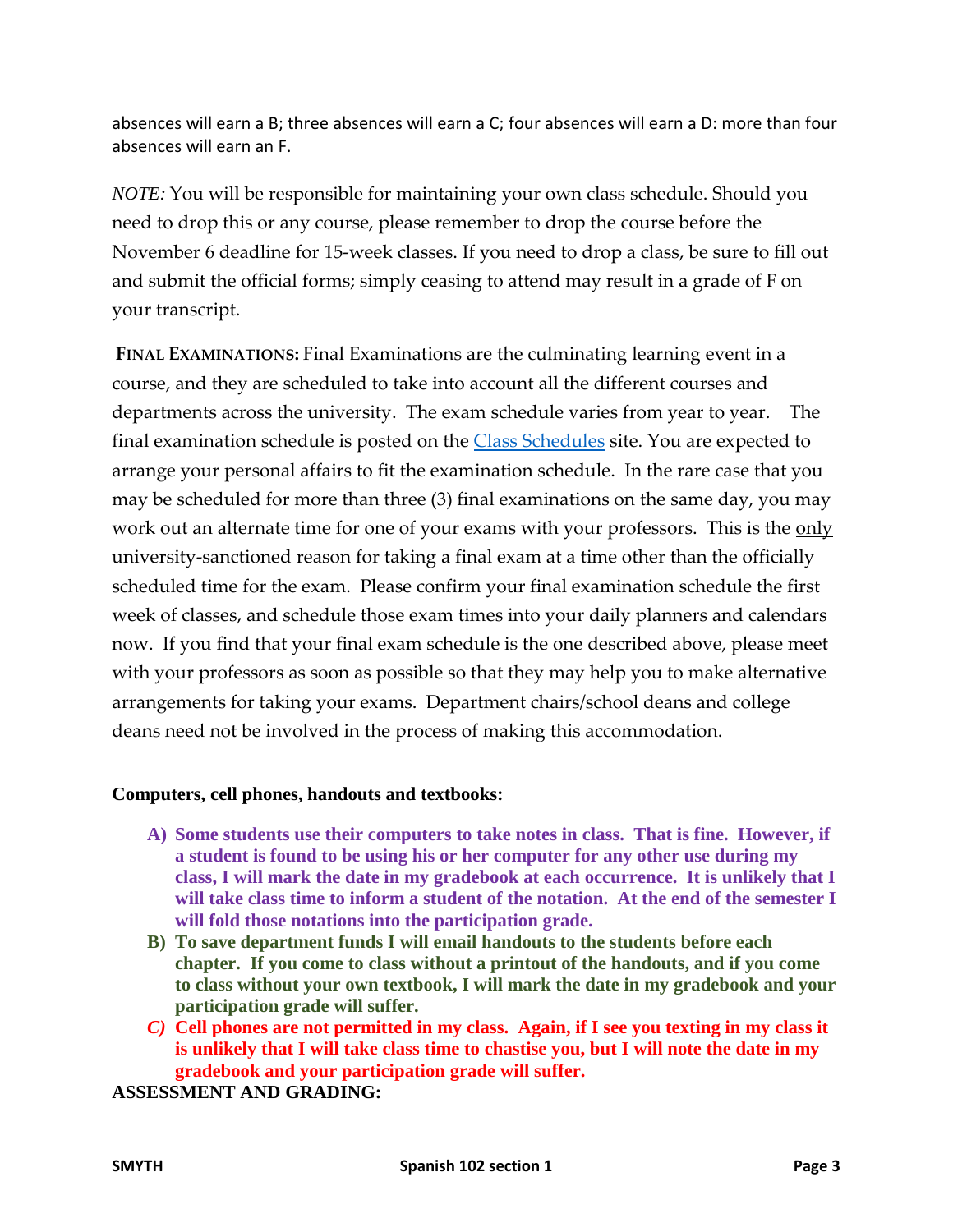1. Completion of all evaluative instruments. Evaluative materials including online Supersite work, homework assignments, chapter examinations, a mid-semester examination, a pre-final exam, a group oral project and a final comprehensive examination are essential components of the course. Home assignments are aids to preparing for the chapter examinations (one for each lesson studied). The midsemester, pre-final, and the final comprehensive examinations feature an oral comprehension section as well as multiple choice questions.

**NOTE: There are NO make-up chapter examinations and NO special scheduling is permitted for the mid-semester, pre-final, and final comprehensive examinations**. Students are allowed to drop one chapter examination to allow for occasional absences or routine illness.

- 2. Online Work: Students must submit the assigned online work to me through Supersite by the due date, which coincides with the test dates for each chapter. I will check for completion of the online activities on each test date. NO LATE WORK WILL BE ACCEPTED. The cut-off is 11:59pm the day before the test. Go to [http://www.vhlcentral.com/section/318701/student\\_instructions](http://www.vhlcentral.com/section/318701/student_instructions) for help registering.
	- 3. The first week each student will choose a topic from the list provided by the instructor, and prepare a 5 minute oral presentation (in English). The presentation dates will be assigned by the instructor.
	- 4. At the end of the semester the students will work in groups on an oral presentation. More information will be provided at that time.

## **Evaluation**

| <b>Chapter Tests:</b> | 35% |
|-----------------------|-----|
| Mid-Term              | 10% |
| Pre-Final             | 10% |
| Comprehensive final:  | 10% |
| Participation:        | 20% |
| Individual Oral:      | 5%  |
| Group Oral Project:   | 5%  |
| Online Work:          | 5%  |
|                       |     |

#### **TUTORIAL SERVICES**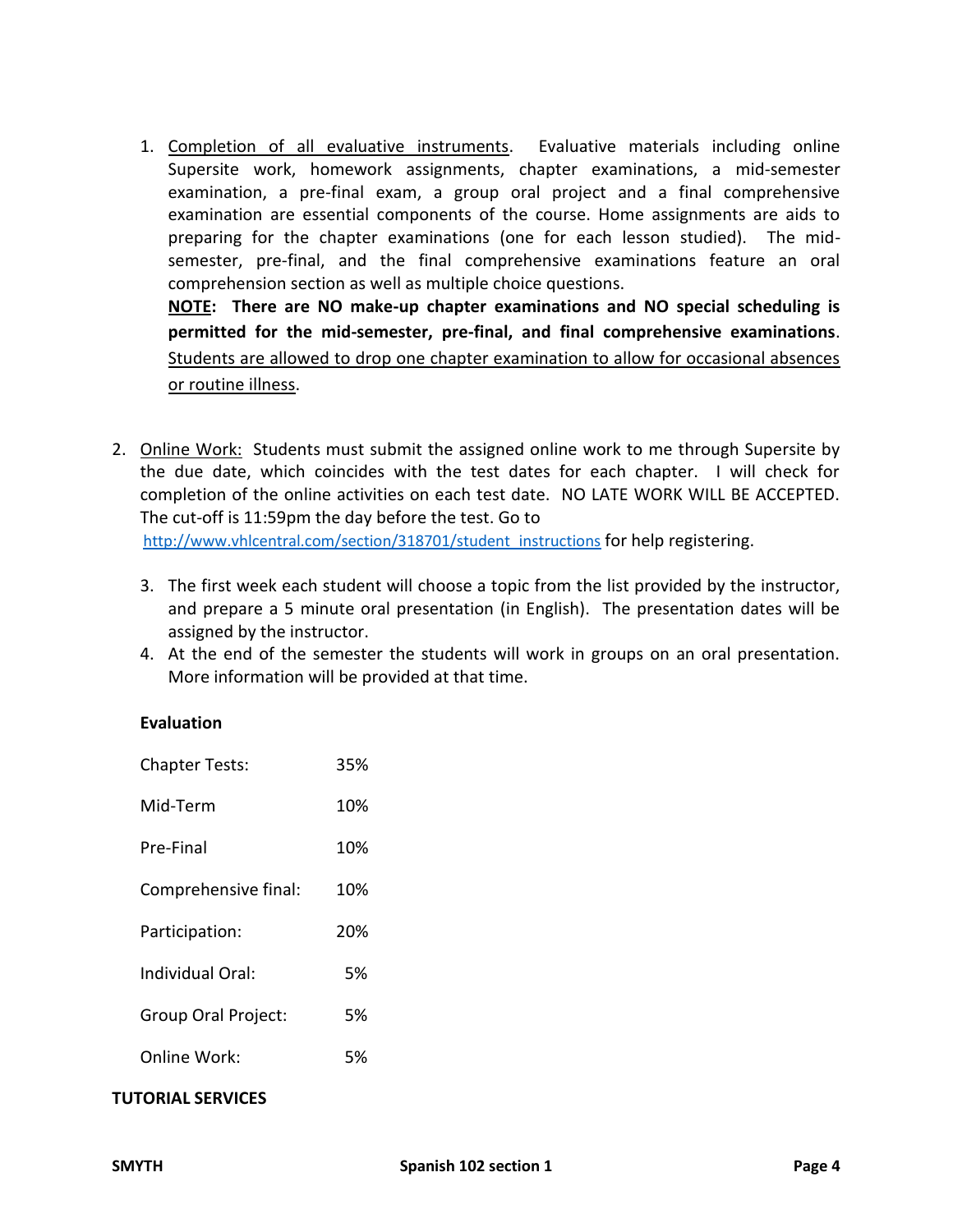**T**he PLNU Tutorial Center is available free of charge for all current **undergraduate** PLNU students. It offers tutoring for most subjects, as well as general help with paper editing, study skills, etc. The Tutorial Center is located on the south end of Bond Academic Center, next to the Study Abroad offices. The Tutorial Centers is typically open Monday-Thursday from 8:00AM until 9:00PMand Friday from 8:00AM until 3:00PM. Please note that the Tutorial Center is closed from 9:30-10:30AM, Monday, Wednesday, and Friday, and 5:00-6:00PM every evening. Tutoring is available by appointment only, and appointments must be made at least one day in advance. Appointments may be arranged in person at the Tutorial Center, over the phone at (619) 849-2593, or via email at [TutorialServices@pointloma.edu.](mailto:TutorialServices@pointloma.edu)

## **ACADEMIC ACCOMMODATIONS**

While all students are expected to meet the minimum academic standards for completion of this course as established by the instructor, students with disabilities may require academic accommodations. At Point Loma Nazarene University, students requesting academic accommodations must file documentation with the Disability Resource Center (DRC), located in the Bond Academic Center. Once the student files documentation, the Disability Resource Center will contact the student's instructors and provide written recommendations for reasonable and appropriate accommodations to meet the individual learning needs of the student. This policy assists the University in its commitment to full compliance with Section 504 of the Rehabilitation Act of 1973, the Americans with Disabilities (ADA) Act of 1990, and ADA Amendments Act of 2008, all of which prohibit discrimination against students with disabilities and guarantee all qualified students equal access to and benefits of PLNU programs and activities.

FERPA: In compliance with federal law, neither PLNU student ID nor social security number should be used in publically posted grades or returned sets of assignments without student written permission. This class will meet the federal requirements by distributing all grades and papers individually. Also in compliance with FERPA, you will be the only person given information about your progress in this class unless you have designated others to receive it in the "Information Release" section of the student portal. See [Policy Statements](http://www.pointloma.edu/experience/academics/catalogs/undergraduate-catalog/policy-statements) in the undergrad student catalog.

**ACADEMIC HONESTY:** Please be honest in all your work. Academic dishonesty is a serious offense. Plagiarism will earn you an "F" for the written work in question, and may be grounds for failure in the course.